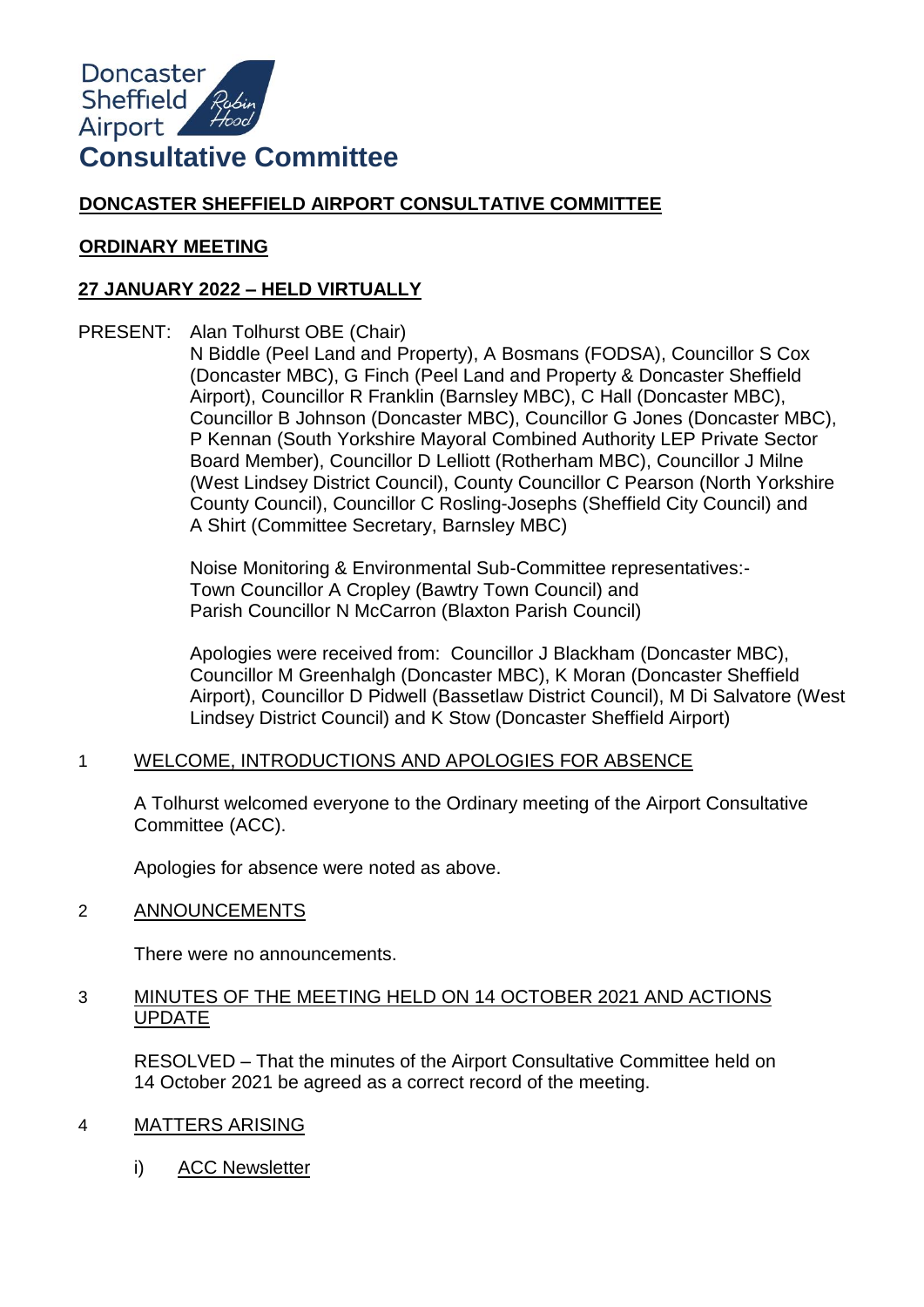A Tolhurst reported that positive feedback had been received from Members of the Noise Monitoring and Environmental Sub-Committee in relation to the recent publication of the ACC's Newsletter.

#### ii) Defibrillators in the Community

The Committee noted that the above action was currently on-going. A Tolhurst said that he would follow this up with K Stow. **ACTION: A Tolhurst** 

### iii) Potential Training Flights at Night

The Committee noted that the above action was currently outstanding. It was agreed that the action be retained on the action log for discussion at the April ACC meeting.

# iv) Request for Feedback from the ACC

A Tolhurst reported that it had been highlighted at the UKACCs Annual General Meeting that some ACCs were becoming too close to their respective airports. A Tolhurst sought reassurance that the ACC had not become too close to the DSA management.

Members considered that the ACC was detached and independent from DSA management with the correct level of governance and provided a valuable opportunity to communicate with local residents.

# 5 DFT INFORMATION GATHERING EXERCISE FOR AIRPORT CONSULTATIVE **COMMITTEES**

The Committee noted that the Department for Transport (DfT) had launched an online information gathering exercise for ACCs on 10 January 2022.

The DfT was inviting views on the challenges faced by ACCs and other organisations established to perform a consultation process on the operations for UK airports and aerodromes through the information gathering exercise.

A sample copy of the online survey had been circulated with the agenda papers for Members' information.

A Tolhurst asked the Committee to review the survey and provide any feedback to the Committee Secretary as soon as possible.

In addition, arrangements were currently being made for a small group of Members to meet remotely with the Chair and Committee Secretary to consider the ACC's responses to questions contained within the survey.

RESOLVED – That the Committee noted the contents of the DfT's information gathering exercise for ACCs launched on 10 January 2022.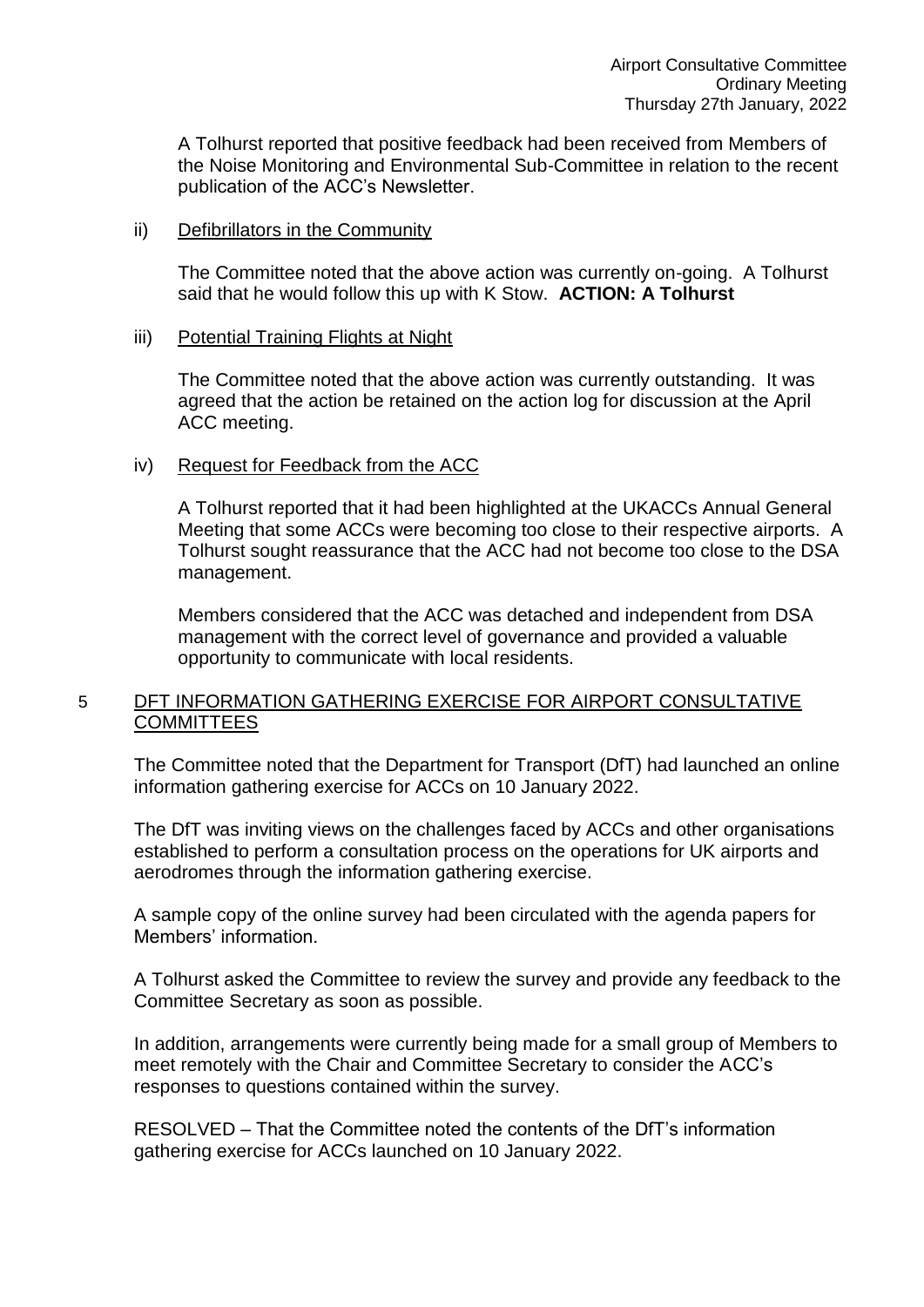#### 6 AIRPORT BUSINESS UPDATE

In the absence of the Director of Aviation Development and Corporate Affairs, G Finch said that he was limited on the information which he could provide.

He reported that, despite Brexit and the Coronavirus pandemic, DSA had managed to contract with its incumbent based aircraft operators. TUI had increased operations and Wizz Air had established and opened a new base at DSA.

It was noted that there was current  $1.8 - 2$  million seats on sale from DSA, which was a substantial level of growth at the airport for 2022/23.

RESOLVED – That the update be noted.

### 7 UPDATE ON THE GATEWAYEAST RAIL SCHEME

G Finch provided the Committee with a confidential briefing on the outcome of a first stage options review for the GatewayEast rail scheme.

The options review had been commissioned by South Yorkshire Mayoral Combined Authority, DSA, Peel Ltd and Doncaster MBC.

The Committee asked if details of today's briefing and indicative map of the scheme could be shared with Committee Members and to the wider public in the ACC's Newsletter.

In response, G Finch said that he would need to discuss with colleagues and partners to determine if any information discussed at today's meeting could be made available to Committee Members. **ACTION: G Finch.** 

P Kennan added that he would discuss the Committee's request further with the Mayoral Combined Authority's Executive Team. **ACTION: P Kennan.** 

In response to a question from Councillor Cox, G Finch said that any element of compulsory land purchase for the scheme would be a very last resort; consultation would need to take place with land owners. He agreed to keep Members informed.

A Tolhurst reported that he would ascertain with K Stow if there were any plans in place to resurrect the Air Transport Forum, which previously discussed airport surface access issues. **ACTION: A Tolhurst.** 

RESOLVED – That the Committee noted the update provided.

# 8 UPDATE ON THE SOLAR SCHEME FOR DSA

G Finch reported that a review was currently on-going in relation to the size of solar scheme at DSA and the extent to which it could possibly be expanded to create surplus energy generation which could be utilised elsewhere.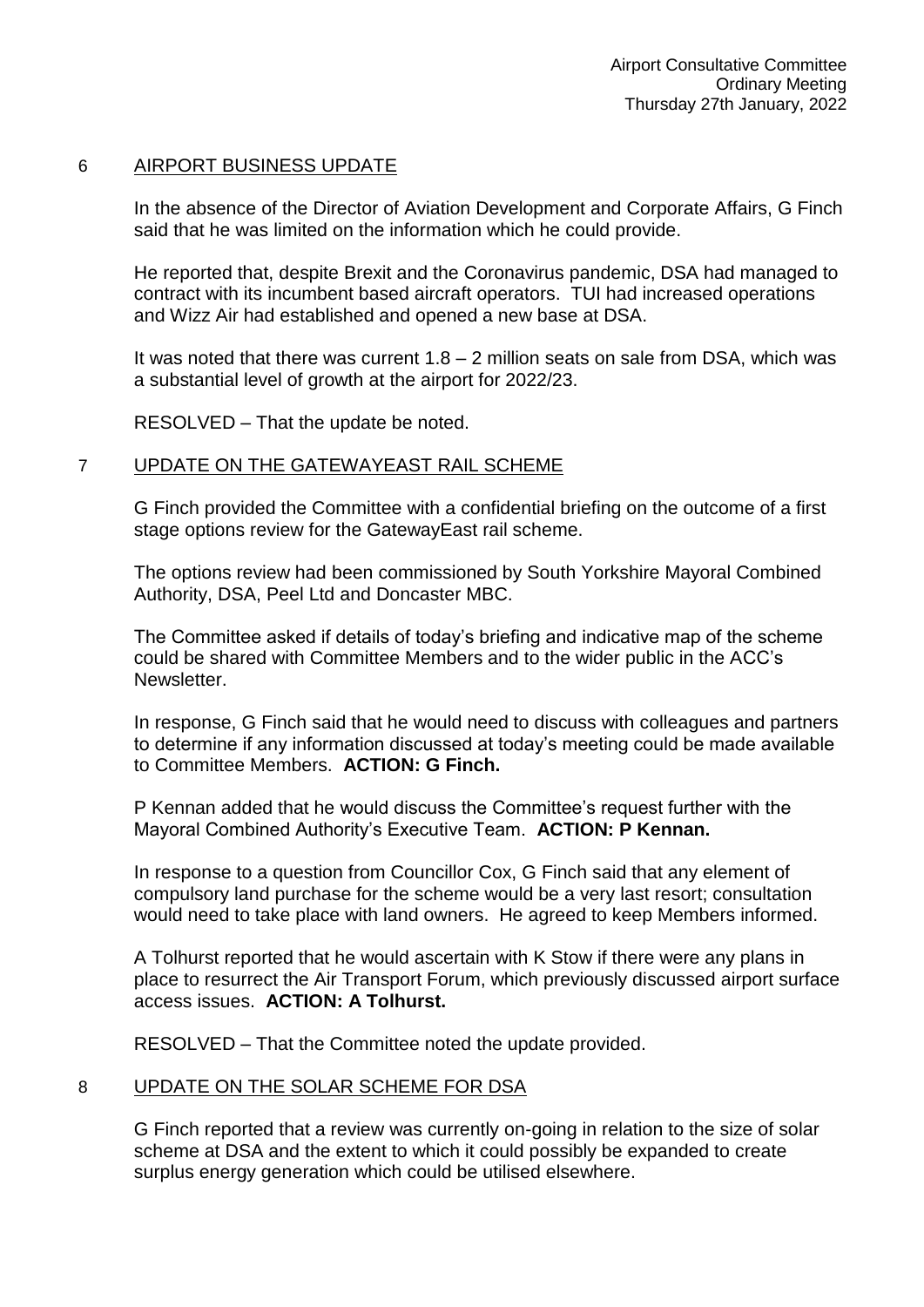A Bosmans commented that, he was disappointed to note that there were no representatives from DSA present at today's meeting. He felt that the ACC's importance was being minimalised by DSA's management team.

A Tolhurst acknowledged A Bosmans' concerns and agreed to discuss further with K Stow after today's meeting. **ACTION: A Tolhurst.** 

RESOLVED – That the update be noted.

### 9 PEEL LAND & PROPERTY UPDATE - DEVELOPMENT

N Biddle provided the Committee with a verbal update on Peel Land and Property development issues.

The following updates were noted:-

- The delivery of infrastructure works to support the employment scheme at the Innovation Quarter (IQ) was currently progressing. Broad agreement had been sought with a funding partner with heads of terms currently being drawn up.
- Five contractors had now been selected and would be invited to submit a tender for the completion of infrastructure delivery works at the IQ site on High Common Lane. Tenders were anticipated to be sent out during March, with a target for infrastructure works to commence onsite during September/October 2022.
- A deal with a developer for an employment scheme close to the southern end of First Avenue was close to completion.
- Two further employment schemes with third party developers were currently being progressed via planning.
- A small residential scheme at the corner of Hayfield Lane / First Avenue was also currently being progressed via planning.

It was anticipated that construction work would commence towards the latter end of 2022.

RESOLVED – That the Committee noted the updates provided.

# 10 PEEL LAND & PROPERTY UPDATE - PLANNING

G Finch provided the Committee with a verbal update in relation to Peel Land and Property planning issues.

The following updates were noted:-

 The GatewayEast Central Plaza planning application had been unanimously supported by Doncaster MBC's Planning Committee in October 2021.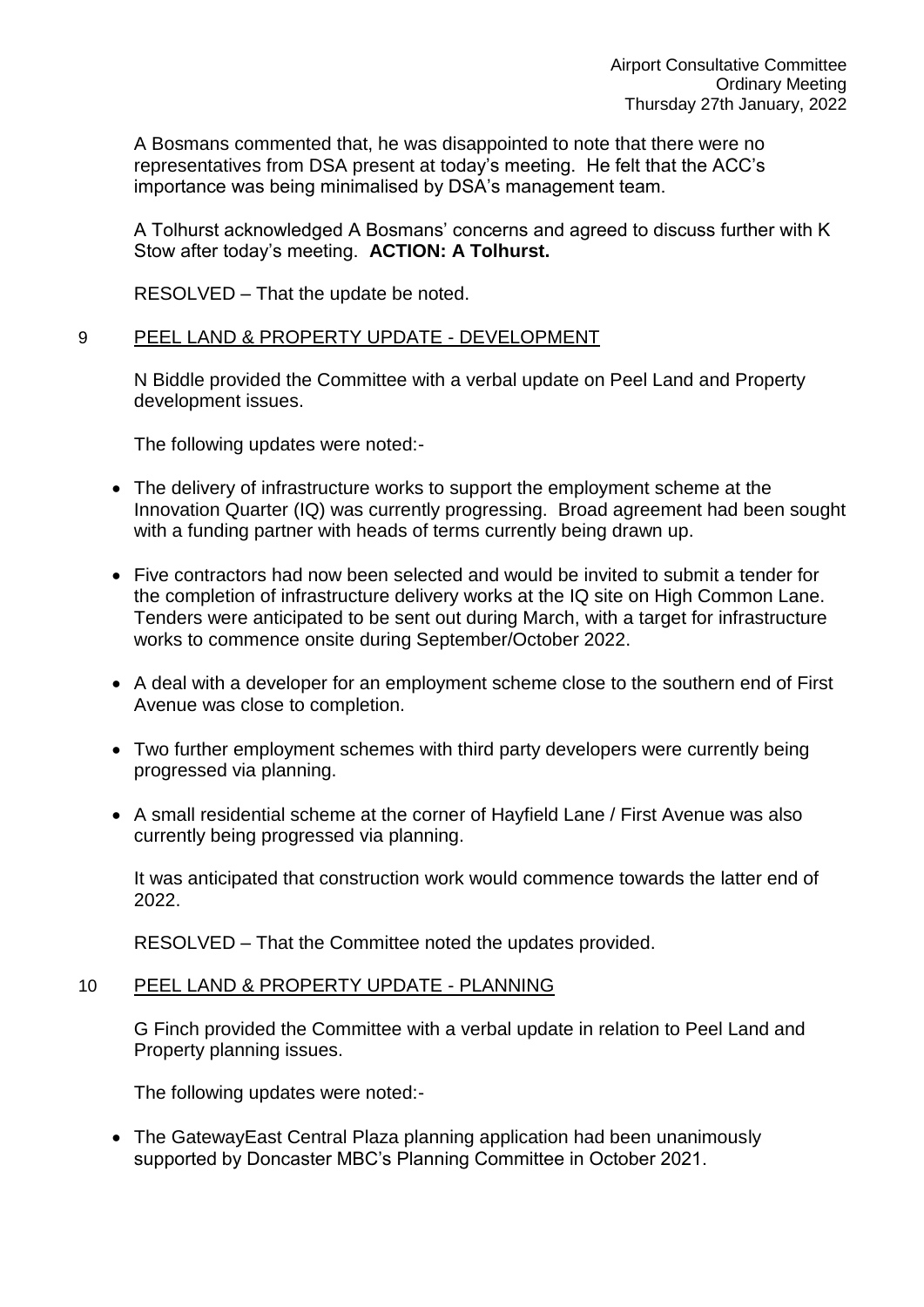Work was currently taking place around the Section 106 agreement on this scheme, prior to formal consent being issued.

- Work was currently taking place with Peel Land and Property's house building division 'Northstone' in relation to a planning application for the first phase of a residential development at Hurst Wood. It was anticipated that the planning application would be submitted to Doncaster MBC during April 2022.
- Following the adoption of the Doncaster MBC Local Plan, work was taking place around the Airport Policy Area (which included GatewayEast and the airport area).
- Peel Land and Property were required to prepare a Masterplan exercise document, a Green Infrastructure Strategy, a Sustainable Transport Strategy and a Sustainability Strategy. A Design Code to govern and guide the design approach to the residential allocation was also required.

Development of the documents was now at an advanced stage and would be made available for public consultation during early Spring.

During the public consultation period, an online presentation would be given to Auckley Parish Council to provide an overview of the documents and outline of the first phase of the residential application.

It was confirmed that a Public Consultation Strategy would be developed which provided the local community with access to all the documents to allow them to provide any comments or questions.

Referring to the Community Issues Matrix, Members' were provided with the following updates:-

#### Flooding First Avenue

It was reported that a design solution had been presented to Doncaster MBC drainage officers. Doncaster MBC officers had asked Peel to consider one alternative, which was now being considered.

Once the design solution was agreed, an implementation programme would be developed.

#### Flooding on Pembridge Park Estate

It was reported that Peel Land and Property's appointed consultants had determined and confirmed with Doncaster MBC officers that the surface water and SUDS design for the Pembridge Park estate was based on modelling which did not assume any culverting beneath the footbridge.

It had been agreed and discussed with officers that the existing footbridge and culvert pipes should be removed and replaced with a straightforward footbridge which allows the ditch system to flow freely.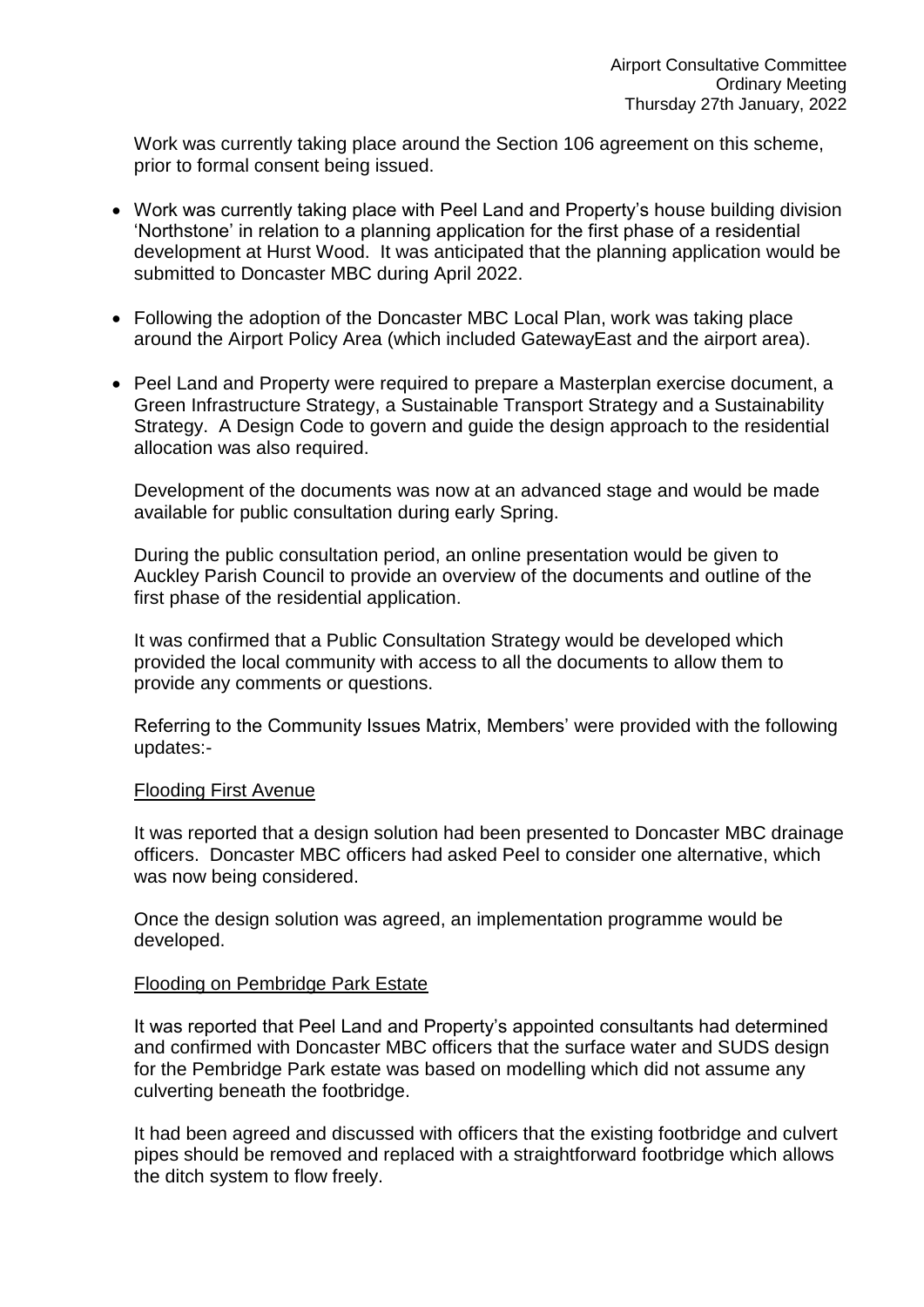The design was now being discussed with contractors. Details would be submitted to Doncaster MBC officers with an application for 'Ordinary Watercourse Consent'.

The programme for resolution would be confirmed once the application had been approved.

#### Children's Play Facility

The Committee noted that the final arrangements for the transfer of the play facility and sports pitch to Auckley Parish Council were being made in readiness for the transfer.

There had been some delays with the legal documentation which was now progressing.

Peel had instructed contractors to clear damage and debris at the site.

### Traffic Speeds Airport Estate Roads

Specialist Highways consultants had now been engaged in an exercise to review site wide speed limits and measures to slow the traffic down at key locations.

#### Traffic Management (ANPR / 15 Minutes Free Parking)

It was reported that work was currently ongoing with Doncaster MBC and specialist Highways consultants before a resolution could be reached.

A Tolhurst reported that email correspondence had been received from a local Pembridge Park estate resident setting out concerns regarding people parking on the estate and nearby residential streets when waiting to collect passengers from the airport.

The resident asked if DSA could consider increasing the time they allow for airport collections, up to thirty minutes or maybe even an hour. The resident also asked if DSA could consider adding text to their website and in local media discouraging people from parking on residential streets nearby.

G Finch acknowledged the concerns raised and agreed to discuss with the Airport's Operations Team. **ACTION: G Finch** 

Councillor Cox noted that it was not in DSA's jurisdiction for the ANPR patrol vehicle to monitor car parking on the Pembridge Park Estate. However, he felt that, as a gesture of goodwill, DSA could consider extending the ANPR patrol vehicle to monitor the estate roads.

Councillor Cox wished to place his thanks on record for the progress which had been made to date in progressing the issues outlined on the matrix.

RESOLVED – That the Committee noted the updates provided.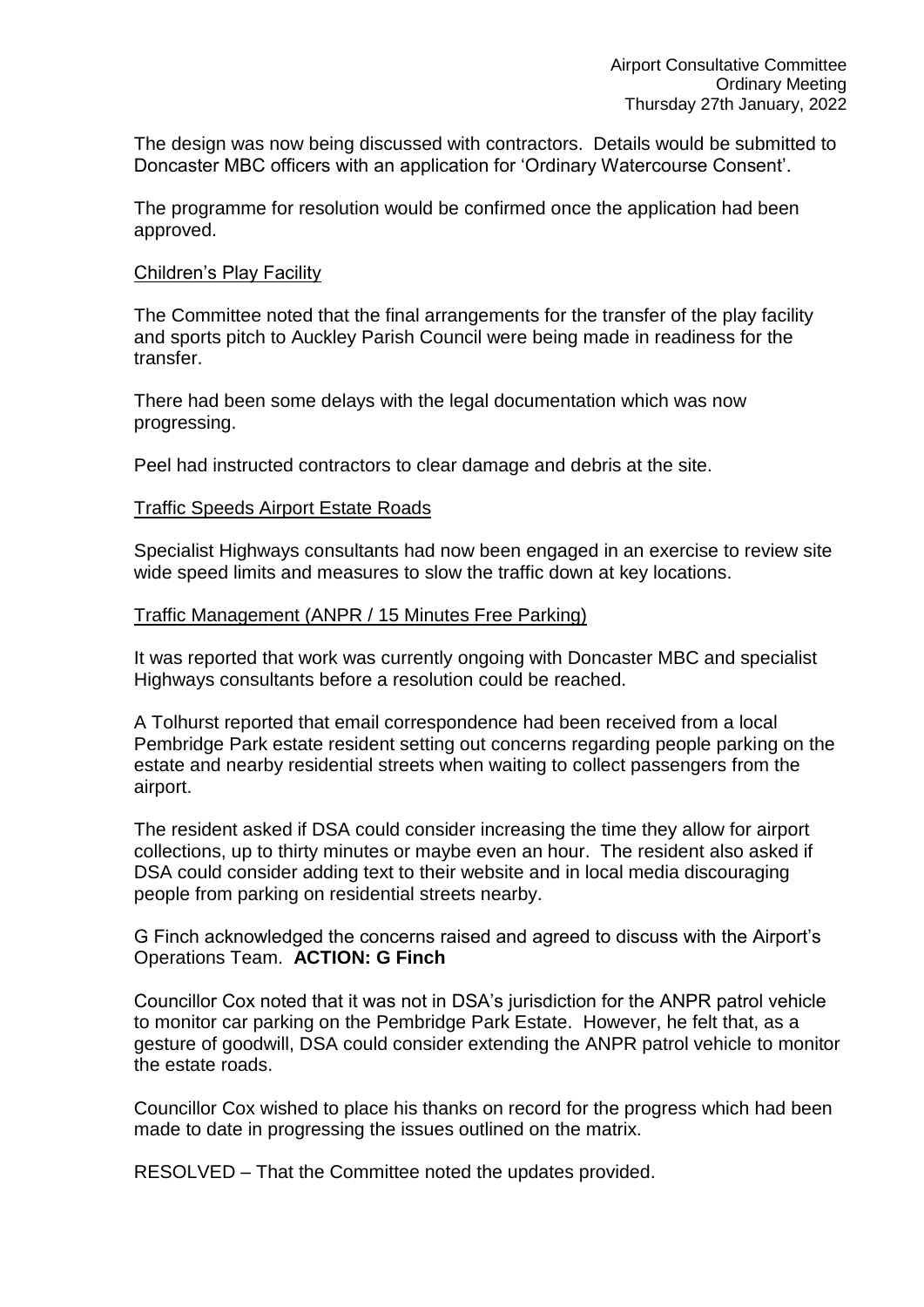### 11 CIVIL AVIATION AUTHORITY (CAA) CONSULTATION ON A DRAFT OF THE AIRSPACE MODERNISATION STRATEGY 2022–2040 (FOR INFORMATION)

A Tolhurst informed the Committee that the Civil Aviation Authority (CAA) had launched a 12-week consultation on a refreshed Airspace Modernisation Strategy (AMS) which will:

- Extend the strategy out to 2040.
- Place integration of all airspace users at the core of the strategy, including accommodating new aerial vehicles like drones, advanced air mobility and spacecraft.
- Aim for simpler airspace design and supporting regulations.
- Introduce sustainability as an overarching principle to be applied through all modernisation activities, including better managing noise and helping achieve government commitments to net zero emissions.
- Align delivery of the strategy with the ICAO Global Air Navigation Plan and provide a clear strategic path for rulemaking activities, now that the UK has left the EU and the European Aviation Safety Agency.

A Tolhurst said that he would make arrangements for SATCO to provide the Committee with a briefing on the AMS at a future meeting.

ACCs were being encouraged to respond to the consultation direct, which would close on 4 April 2022.

RESOLVED – That the Committee notes the launch of the CAA's consultation on a refreshed Airspace Modernisation Strategy (AMS).

# 12 DRAFT MINUTES OF THE NOISE MONITORING AND ENVIRONMENTAL SUB-COMMITTEE HELD ON 9 DECEMBER 2021

RESOLVED – That the draft minutes of the Noise Monitoring and Environmental Sub-Committee held on 9 December 2021 be noted.

# 13 ANY OTHER BUSINESS

On behalf of the Committee, Councillor Lelliott offered to obtain a briefing from the Mayoral Combined Authority on the GatewayEast rail scheme.

Following discussion, it was agreed that P Kennan would obtain clarification from the Mayoral Combined Authority to ascertain what information could be released to the Committee.

In response to a query from Parish Councillor McCarron, G Finch provided assurances that there was a large amount of work taking place to agree a solution to mitigate flooding on First Avenue.